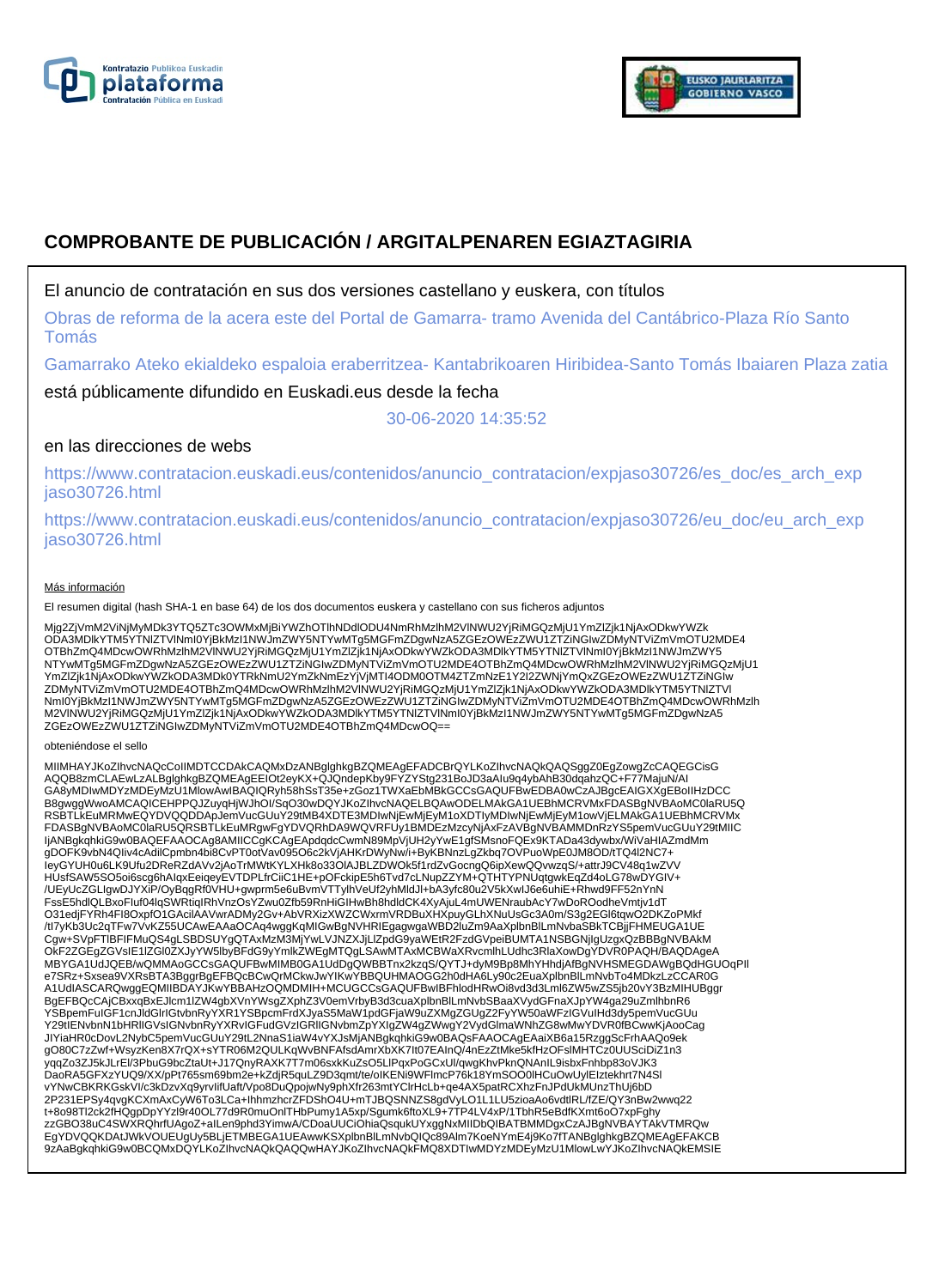



II3P3MYQWikyGvNk+zV21i5nN+KDc571RJdmZ7DUoAwRMIGJBgsqhkiG9w0BCRACLzF6MHgwdjB0BCDNdwo7pQBbrD9u8p5/pMe+ 0e9BvlISU1baDdGPBFySGTBQMDykOjA4MQswCQYDVQQGEwJFUzEUMBIGA1UECqwLSVpFTIBFIFMuQS4xEzARBqNVBAMMCkl6ZW5w ZS5jb20CEHPPQJZuyqHjWJhOl/SqO30wDQYJKoZlhvcNAQEBBQAEgglAeAiVHiocZc4Fi8DMecpeir8fHvSMH2YcdR7myMTZKPJ0 AwHJNkMGU+44bCnWc2L6vdX32IvFFNjH9jMjMt1jcNoewGstleXMhnz/Y6mWzTOfASVjFN/k5h4D8XRCyiDRjJ3eQ97i9U76qMx1 h/6RKKL9F5AoDU83dn6H5TS8t/uVZ+ic9fC+TST0Gs810AD2YS9Tjqyi/25sY+FktJbEOExamf9EAg4Q0VetpSRdEUDyHTtEQEPT Yd7ED0GI7FSi64XO+VuPLBK+Xj7ZFWB/yjXlu4LFOD0fmIOEqQALZdTvZ7HAG5G4DxhzAb8xFn4JV7cgN+px66mNUMjw267qRFYZ i+6a3fyXufNb6XO942GC0Yqv4ckTW4yOTM5Zl7NwYAqi9sToOHoeGweAlKhract3P6BD6/jF/FC08zJOKUSDkLVfnf95Fm98BK02<br>R4pipWcD68A+W0UCMl42SsmyT2/naMdtv8I3WPZ55849aXt6tSwsf/Dgq3dhcN+78TTZIU/TSsNc7o+e/l5EPLg4CLpOM489NRFm Archives Archives Archives Archives Archives Archives Archives Archives Archives Archives Archives Archives Archives Archives Archives Archives Archives Archives Archives Archives Archives Archives Archives Archives Archiv

### Kontratuaren iragarkia, gaztelaniaz eta eskaraz, izenburuekin

Obras de reforma de la acera este del Portal de Gamarra-tramo Avenida del Cantábrico-Plaza Río Santo **Tomás** 

Gamarrako Ateko ekialdeko espaloia eraberritzea- Kantabrikoaren Hiribidea-Santo Tomás Ibaiaren Plaza zatia

Euskadi.eus webgunean argitaratzen da data honetatik

2020-06-30 14:35:52

### web hauen helbideetan

https://www.contratacion.euskadi.eus/contenidos/anuncio\_contratacion/expjaso30726/es\_doc/es\_arch\_exp iaso30726.html

https://www.contratacion.euskadi.eus/contenidos/anuncio contratacion/expjaso30726/eu doc/eu arch exp jaso30726.html

#### Informazio gehiago

Bi dokumentuen (euskara eta gaztelania) laburpen digitala (hash SHA-1, 64 oinarriarekin), erantsitako fitxategiekin

Mjg2ZjVmM2ViNjMyMDk3YTQ5ZTc3OWMxMjBiYWZhOTlhNDdlODU4NmRhMzlhM2VlNWU2YjRiMGQzMjU1YmZlZjk1NjAxODkwYWZk ODA3MDlkYTM5YTNIZTVINml0YjBkMzI1NWJmZWY5NTYwMTg5MGFmZDgwNzA5ZGEzOWEzZWU1ZTZiNGIwZDMyNTViZmVmOTU2MDE4 OTBhZmQ4MDcwOWRhMzIhM2VINWU2YjRiMGQzMjU1YmZlZjk1NjAxODkwYWZkODA3MDlkYTM5YTNlZTVINml0YjBkMzI1NWJmZWY5<br>NTYwMTg5MGFmZDgwNzA5ZGEzOWEzZWU1ZTZiNGIwZDMyNTViZmVmOTU2MDE4OTBhZmQ4MDcwOWRhMzIhM2VINWU2YjRiMGQzMjU1 iver in de and the system of the system of the system of the system of the system of the system of the system of the system of the system of the system of the system of the system of the system of the system of the system Nml0YjBkMzl1NWJmZWY5NTYwMTg5MGFmZDgwNzA5ZGEzOWEzZWU1ZTZiNGIwZDMyNTViZmVmOTU2MDE4OTBhZmQ4MDcwOWRhMzlh M2VINWU2YjRiMGQzMjU1YmZlZjk1NjAxODkwYWZkODA3MDlkYTM5YTNIZTVINml0YjBkMzI1NWJmZWY5NTYwMTg5MGFmZDgwNzA5 ZGEzOWEzZWU1ZTZiŃGIwZDMyNTViZmVmOTU2MDE4OTBhZmQ4MDcwOQ==

denboran digitalki zigilatu zuena

zigilua lortzen

MIIMHAYJKoZIhvcNAQcCoIIMDTCCDAkCAQMxDzANBglghkgBZQMEAgEFADCBrQYLKoZIhvcNAQkQAQSggZ0EgZowgZcCAQEGCisG<br>AQQB8zmCLAEwLzALBglghkgBZQMEAgEEIOt2eyKX+QJQndepKby9FYZYStg231BoJD3aAIu9q4ybAhB30dqahzQC+F77MajuN/AI CA8yMDIwMDYzMDEyMzU1MlowAwIBAQIQRyh58hSsT35e+zGoz1TWXaEbMBkGCCsGAQUFBwEDBA0wCzAJBgcEAIGXXgEBoIIHzDCC<br>B8gwggWwoAMCAQICEHPPQJZuyqHjWJhOI/SqO30wDQYJKoZIhvcNAQELBQAwODELMAkGA1UEBhMCRVMxFDASBgNVBAoMC0laRU5Q COMMISSION AND CONTROL TO A PROGRAM AND THE SIMULATION IN A SETTLE UNIVERSITY OF THE RELEASED OF THE BINDING S<br>FOR SETTLE UMRIMME QYDVQQDDA pJemVucGUuY29tMB4XDTE3MDIwNjEwMjEyM1oXDTIyMDIwNjEwMjEyM1owVjELMAkGA1UEBhMCRVMx<br>FDA IjANBgkqhkiG9w0BAQEFAAOCAg8AMIICCgKCAgEApdqdcCwmN89MpVjUH2yYwE1gfSMsnoFQEx9KTADa43dywbx/WiVaHIAZmdMm gDOFK9vbN4Qliv4cAdilCpmbn4bi8CvPT0otVav095O6c2kVjAHKrDWyNw/i+ByKBNnzLgZkbq7OVPuoWpE0JM8OD/tTQ4l2NC7+ leyGYUH0u6LK9Ufu2DReRZdAVv2jAoTrMWtKYLXHk8o33OIAJBLZDWOk5f1rdZvGocngQ6ipXewQQvwzqS/+attrJ9CV48q1wZVV HUsfSAW5SO5oi6scg6hAlqxEeiqeyEVTDPLfrCiiC1HE+pOFckipE5h6Tvd7cLNupZZYM+QTHTYPNUqtgwkEqZd4oLG78wDYGIV+ /UEyUcZGLIgwDJYXiP/OyBqgRf0VHU+gwprm5e6uBvmVTTylhVeUf2yhMldJl+bA3yfc80u2V5kXwJJ6e6uhiE+Rhwd9FF52nYnN<br>FssE5hdlQLBxoFluf04lqSWRtiqIRhVnzOsYZwu0Zfb59RnHiGIHwBh8hdldCK4XyAjuL4mUWENraubAcY7wDoROodheVmtjv1dT<br>O31edjFYRh4FI8OxpfO1 The Samuel Control of the CARL CARE CARE CONTROL CONTROL CONTROL CONTROL CONTROL CONTROL CONTROL CONTROL CONTROL CONTROL CONTROL CONTROL CONTROL CONTROL CONTROL CONTROL CONTROL CONTROL CONTROL CONTROL CONTROL CONTROL CONTR Cgw+SVpFTIBFIFMuQS4gLSBDSUYgQTAxMzM3MjYwLVJNZXJjLlZpdG9yaWEtR2FzdGVpeiBUMTA1NSBGNjIgUzgxQzBBBgNVBAkM OKF2ZGEgZGVsIE1IZGl0ZXJyYW5lbyBFdG9yYmlkZWEgMTQgLSAwMTAxMCBWaXRvcmlhLUdhc3RlaXowDgYDVR0PAQH/BAQDAgeA